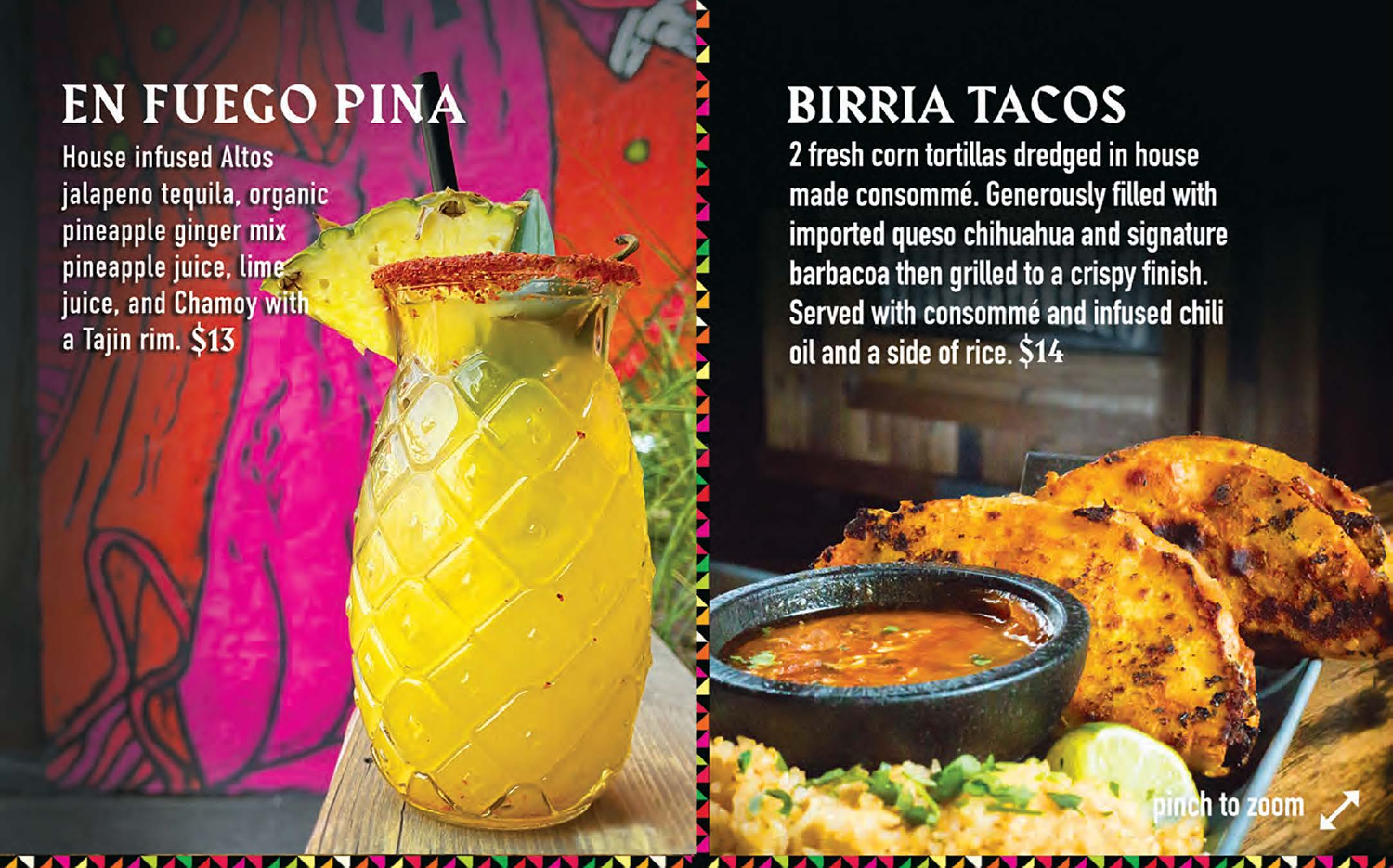### STARTERS Specialty Meats +\$1

chip & dip sampler \$12 Warm chips served with guacamole, queso, and house salsa.

BEAN & CHEESE DIP \$7 Warm chips served with a refried bean, queso chihuahua, and pico de gallo layered dip.

#### CHIPS & SALSA \$7 GF V

Add Bacon & Jalapeño +\$2 chips & queso \$10 gf <sup>v</sup>

Add Bacon & Jalapeño +\$2 Hand smashed guacamole with a hint of cilantro, onions, garlic and tomatoes. CHIPS & GUAC \$10  $G$ 

Choice of signature meat, black beans, queso, shredded cheese blend, pico de gallo, black olives, jalapeños, sour cream, avocado sauce, queso cotija. 4 CHEESE NACHOS \$16

Served with ketchup or avocado ranch. Queso +\$2 BORRACHO TOTS \$8 GF V

### TOTCHOS \$12

Seasoned tots, queso, ground beef, black beans, shredded cheese blend, jalapeños, black olives, pico de gallo, sour cream, avocado sauce, and queso cotija.

### quesadilla \$12

Large flour tortilla with your choice of signature meat, pico de gallo, and queso chihuahua. Served with side of chips and salsa.

### SOUP & SALAD

Salads available without shell upon request

tortilla soup \$6 A Mexican classic.

### TACO SALAD \$15

Choice of signature meat, romaine lettuce, black bean and corn relish, pico de gallo, queso cojita, avocado ranch in a crispy flour shell.

### $P$ <sub>D</sub> $I$ <sub>D</sub> $I$ <sub>D</sub> $I$ <sub>D</sub> $I$ <sub>D</sub> $I$ <sub>D</sub> $I$ <sub>D</sub> $I$

Traditional spicy Mexican soup. Slow simmered pork broth, signature Al Pastor, hominy, cabbage, and spices.

### \$4 STREET TACOS

RORRACHN

TACOS & TEQUILERIA

Add Rice And Beans To Make It A Meal +\$5

**Al Pastor**  Seasoned shredded pork, pineapple, cilantro, onions, queso cotija.

**Pollo** Shredded chicken in our house seasoning, onions, cilantro, queso cotija.

**Chorizo y Papas** Spicy sausage/potato mix, onions, cilantro, queso cotija.

**Veggie** Zucchini, yellow squash, red bell peppers, and onions sautéed in house made sofrito sauce.

### **SPECIALTY**

**Carne Asada** House trimmed and cut steak, cabbage, onions, cilantro, queso cotija.

**Fried Avocado** Fried avocado, avocado sauce, cabbage, pickled onion, cilantro, queso cotija.

**Pescado** Cod, house made slaw, and avocado sauce.

**Ground Beef** Topped with pico de gallo, cabbage, shredded cheese.

**Barbacoa** Mildly spicy/sweet shredded beef, cilantro, pickled onion, queso fresco.

### SPECIALS

Pastor<br>
into, enions, queso codija.<br>
lo conions, queso codija.<br>
delet chicken in our house seasoning.<br>
signalized chicken in our house seasoning.<br>
signalized chicken in our house seasoning.<br>
signalized miximals and the sea TACO TUFSDAY \$3 Tacos and \$8 Chip & Dip Sampler Happy hour

\$8 Chip & Dip Sampler and \$6 Quesadilla

### $M$  4  $n$  LG 8  $n$ SIDES & EXTRAS

Add Bacon and Jalapeño +\$2  $QUESO S4_{(M)}S7_{(LG)}$  GeV

avocado ranch \$2(M)  $GUAC S4$ (M) $S7$ (LG) GF V

GRILLED VEGGIES  $$5$   $\blacksquare$ 

**MEXICAN RICE \$4 GE** 

Verde: Medium, green salsa. Roja: Hot, red salsa. House: Mild, mixture. Pico de Gallo: Mild, mixture.  $SALSAS$   $S3<sub>00</sub>$   $S4<sub>(LG)</sub>$  of v

REFRIED BEANS \$4  $\text{m}$  sour cream \$2 $\text{m}$ Topped with shredded cheese.

**BLACK BEANS \$4 BEAN**<br>Topped with queso cotija.

### GRANDE PLATES

**v** All grande plates are available as vegetarian. Specialty Meats +\$1

### fajitas \$20(Pollo) \$22(Asada)

4 warm golden blend tortillas with sautéed bell peppers and onions. Served with lettuce, guacamole, sour cream, pico de gallo, rice and refried beans.

#### 2 shrimp tacos \$16

Golden blend tortillas filled with seasoned shrimp, house made slaw, pico de gallo, cilantro, queso cotija and avocado sauce. Served with rice and refried beans.  $A$ dd A Third +\$3

### BIRRIA TACOS \$14

2 fresh corn tortillas dredged in house made consommé. Generously filled with fresh imported queso chihuahua and signature Barbacoa then grilled to a crispy finish. Served with consommé, infused chili oil, and side of rice.

### BURRITOS

Specialty Meats +\$1 v All burritos are available as vegetarian. K Replace regular tortilla with keto tortilla 11 CARBS +\$2

### **BURRITO \$13**

Available in a tortilla or a bowl! Mexican rice, black beans, choice of signature meat, pico de gallo, house made queso, and shredded cheese. Served with side of chips and salsa. Add Sautéed Fajita Vegetables +\$1

### wet burrito \$15

Large flour tortilla with choice of signature meat, rice, refried beans, red or green enchilada sauce. Topped with pico de gallo, sour cream and avocado sauce. Served with side of chips. Drench with Queso +\$2

### Bacon Shrimp Burrito \$16

Large flour tortilla with seasoned shrimp, Borracho tots, bacon, lettuce, rice, pico de gallo, and avocado ranch. Served with side of chips and salsa.

### DESSERT

Sopapilla \$7 Served with whipped cream.

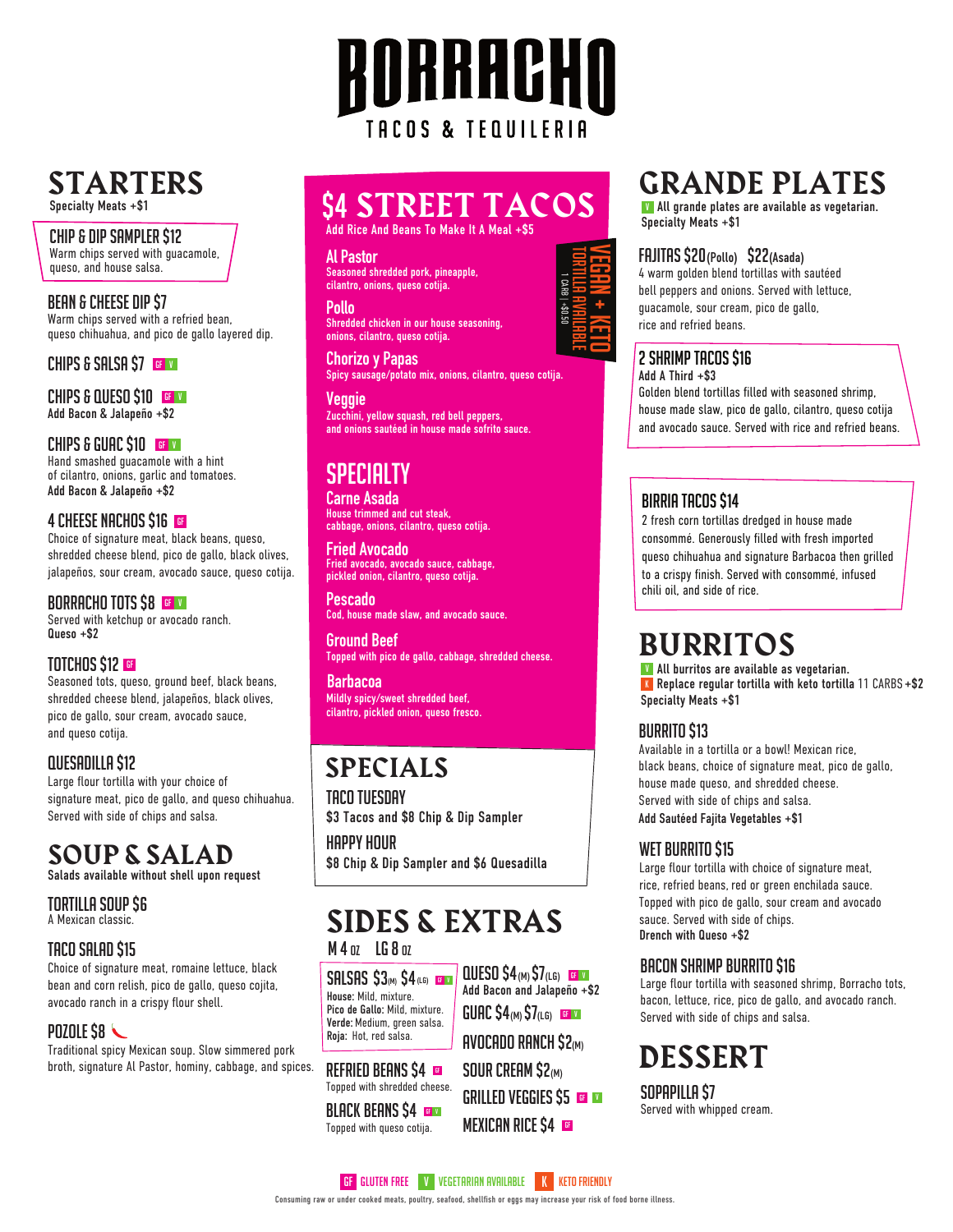# RORRACHO TACOS & TEQUILERIA

### SPECIALTY COCKTAILS

All cocktails are made with freshly squeezed juices that are prepared daily, Including Oranges, Grapefruits, Lemons and Limes.

#### Craft Margarita \$11

Milagro Silver Tequila, Cointreau, fresh squeezed lime juice, fresh squeezed orange juice, Agave Nectar, salt rimmed.

### House Margarita \$8

El Jimador Tequila and margarita mix on tap for your enjoyment.

#### CACTUS JUICE \$12

Altos house infused Strawberry Tequila, Strawberry puree, and cranberry juice. Shaken and strained into a martini glass.

### EN FUEGO PINA \$13

House infused Altos Jalapeno Tequila, Organic Pineapple Ginger mix, Pineapple juice, lime juice, and Chamoy with a Tajin rim.

#### BARBA ROJA \$12

Ciroc Red Berry vodka, fresh berries, fresh squeezed lime juice, raspberry seltzer, and a splash of cranberry to finish.

### Mangonada \$13

A frozen Mango Margarita with lashings of Chamoy and a Tajin rim to excite your taste buds. All served in a custom Borracho skull glass.

Fire Roasted Margarita \$12 Milagro Silver Tequila, Cointreau, muddled roasted jalapeños, fresh squeezed orange and lime juice.

TRY IT WITH JALAPEÑO OR GHOST PEPPER INFUSED TEQUILA, \$2 EXTRA

### Mondo Margarita \$16

Our classic house margarita….just bigger. A lot bigger (32oz). ORIGINAL, HUCKLEBERRY, MANGO, PEACH, RASPBERRY, STRAWBERRY.

### Get Laid in the Shade \$12

Milagro Silver Tequila, Cointreau, muddled cucumber, cilantro, Agave Nectar, fresh squeezed lime juice, fresh squeezed orange juice.

### HOUSE MADE INFUSIONS \$9

All infusions are made in-house with Altos premium tequila. Please ask our servers about our current rotating selection

#### **STRAWBERRY**

Full of subtle berry flavor but perfectly complimented by premium tequila

**RASPBERRY** Sweet and slightly tart. Fantastic by itself, or paired with soda.

#### ghost pepper One of the hottest pepper known to man. It'll punch your innards.

Sweet and mellow. Great for sipping.

pineapple

jalapeño The unisex of infusions.

mango Get all exotic with this refreshing flava'.

Rotating Infusion Ask us about our current Infusion!

### FROZEN COCKTAILS

PIña Colada \$9

Rum, house coconut mix and pineapple juice. \$1 extra to make it a Lava Flow.

**TATIVI** 

#### Frozen Margarita \$9 El Jimador Tequila, House Made sweet and sour mix. Classic.

RedBull Slushy \$9 Perfect refreshing pick me up to get the party started

**ATAANATATAT** 

Lava Flow \$13

Frozen Pina Colada, strawberry puree, garnished with pineapple. Served in a 16oz Tiki glass.

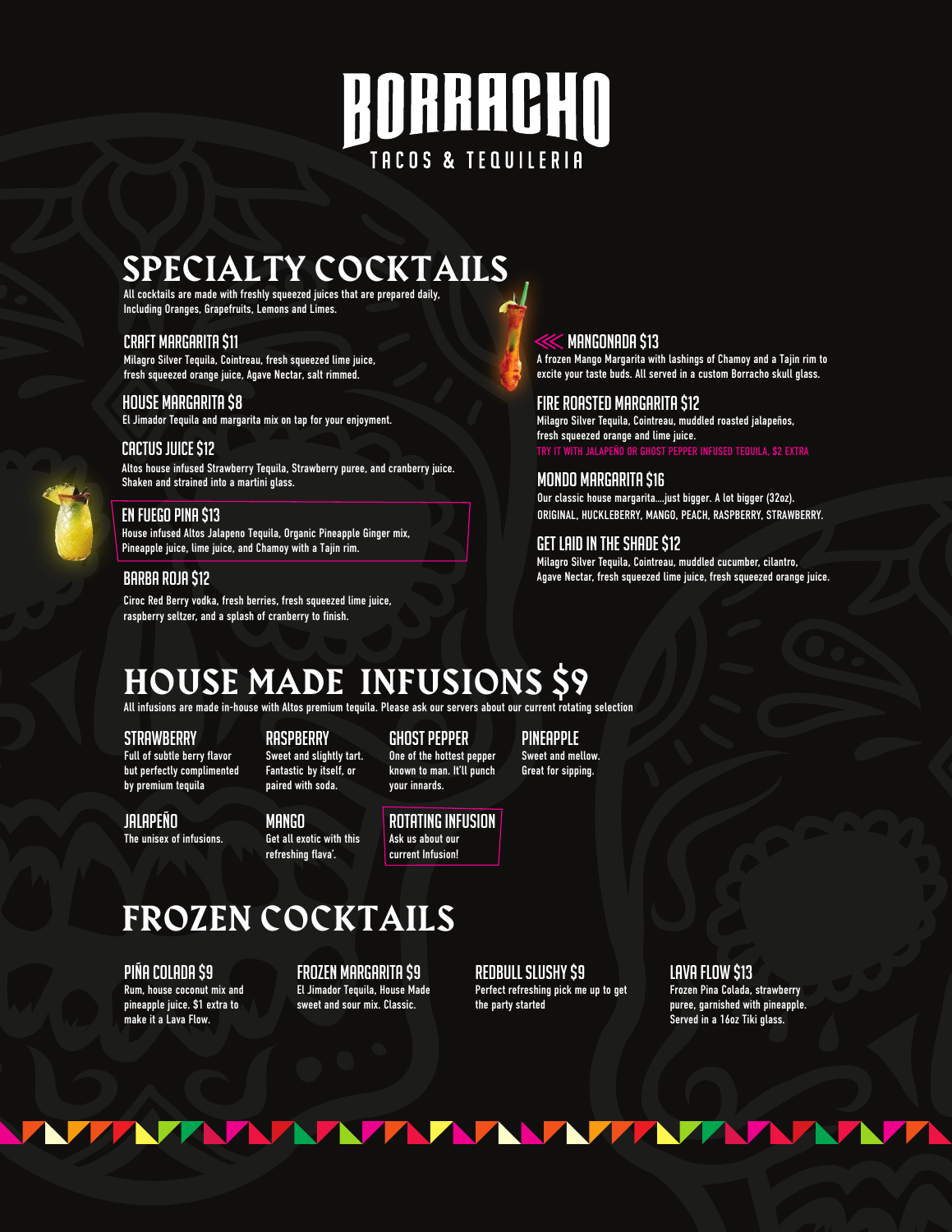## BEER ON TAP





Ninkasi Rotating IPA





HOP VALLEY ROTATING IPA



805 Pale ale



BLUE MOON **BELGIAN WHITE** 



**ELYSIAN** ROTATING IPA



ELYSIAN PALE ALE



10 Barrel Rotating IPA

**Modelo Especial MODELO** 



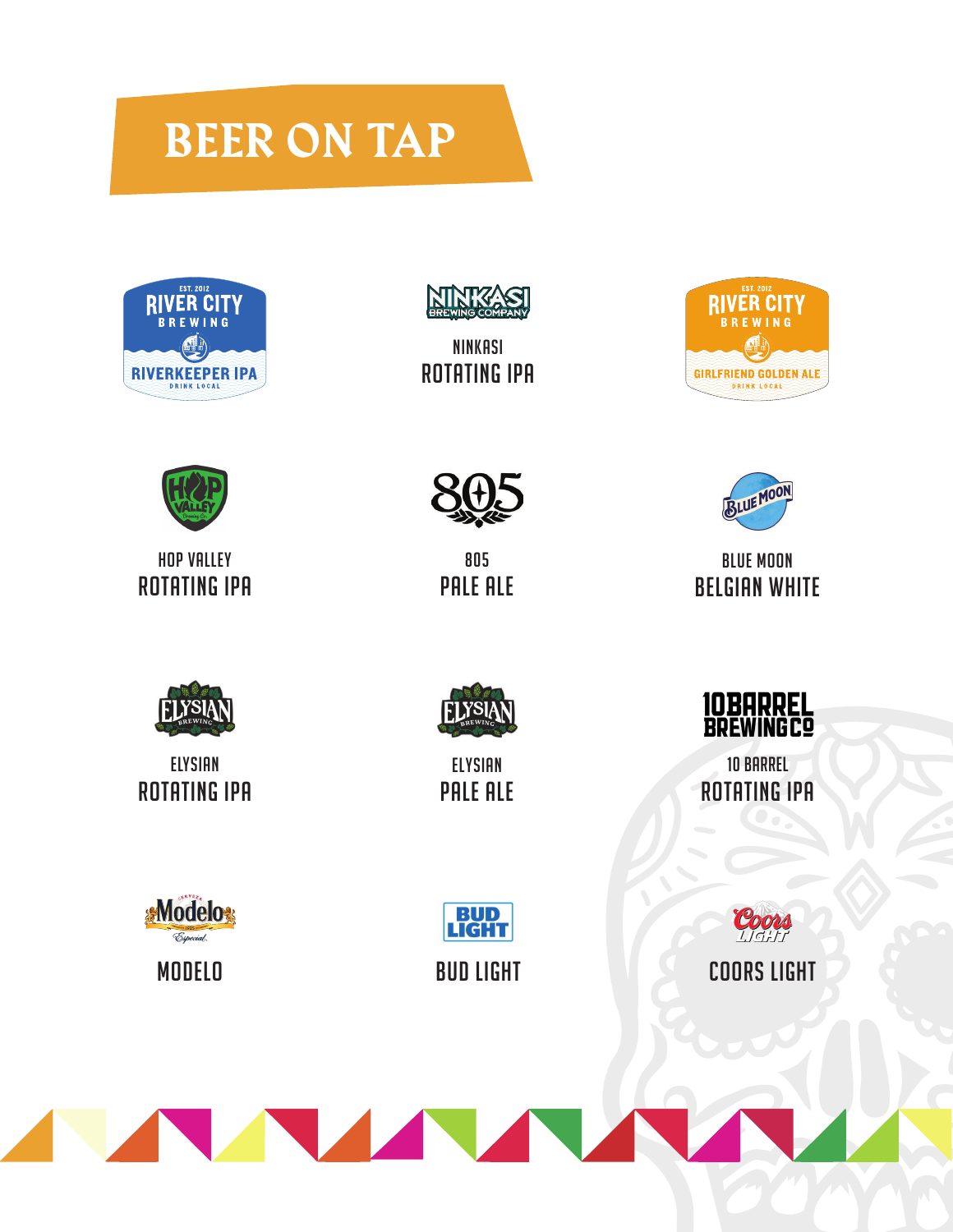# HAPPY HOUR

NAZZAZAZA AZAZAZA NAZAZAZA ZA ZAZAZA ZAZAZA ZA ZAZAZA NAZA

3PM-6PM DAILY

**S6.00 HOUSE MARGS** 

\$8.00 CHIP + <sup>DIP</sup> SAMPLER

\$6.00 HOPPY QUESADILLA \$3.00 DRAFT MODELO